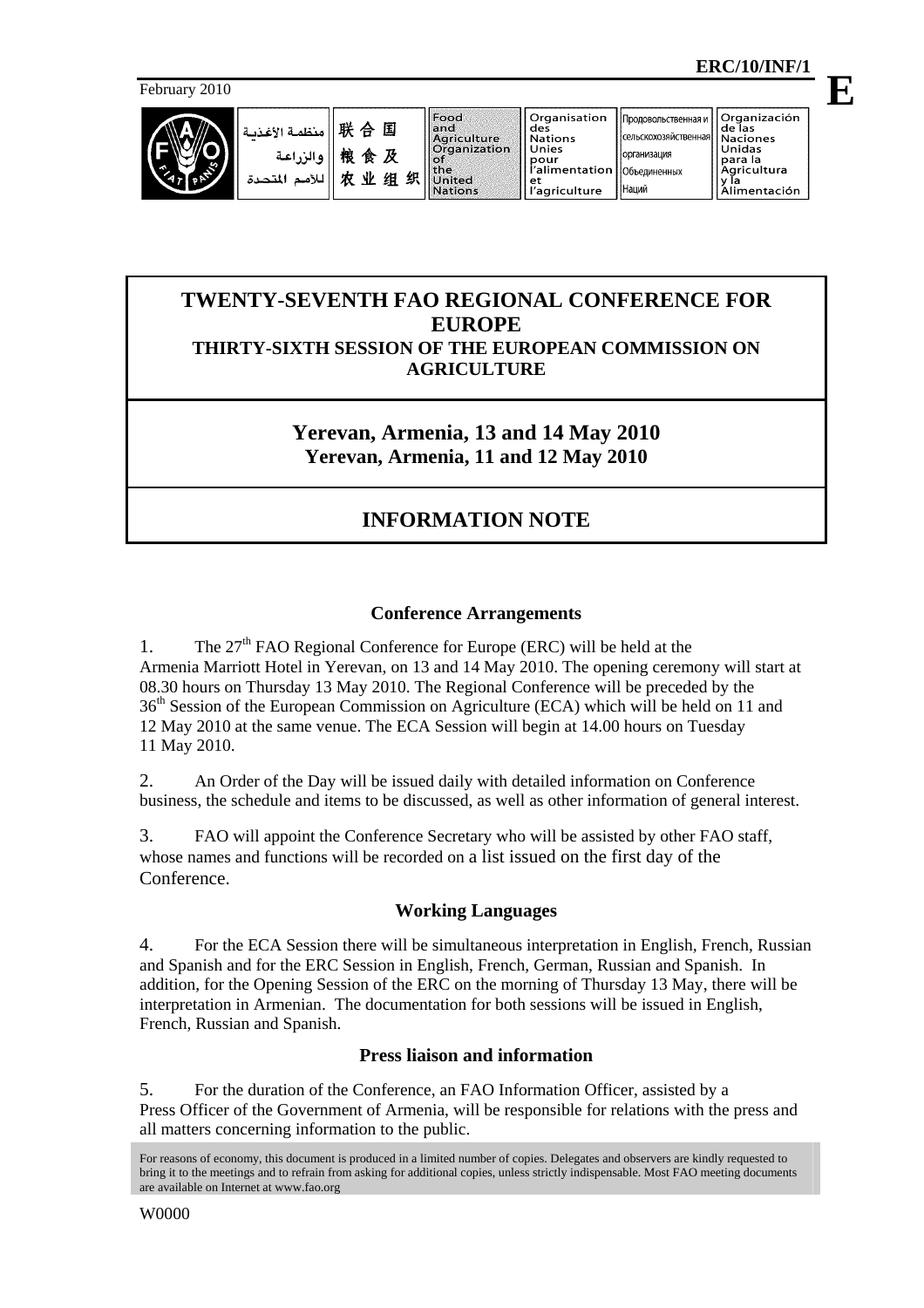6. An accreditation desk will be placed at the Conference site. Journalists should bring two passport-size photographs and a letter of assignment from their editor or employer.

#### **Documentation**

7. The working documents will be sent to all invited governments and organizations prior to the Conference and will be accessible on the REU Website: http://www.fao.org/world/Regional/REU/events\_en.htm . Documents drafted during the Conference will be available at the Documents Distribution Desk located outside the Conference hall, where staff will also deliver mail and messages and deal with general enquiries.

#### **Draft recommendations and amendments**

8. Delegates wishing to submit draft recommendations or other documents requiring a decision by the Conference are requested to hand their texts to the Conference Secretary, in English, French, Russian or Spanish and if possible in five typewritten copies. Delegates wishing to distribute other written material related to the Conference agenda are requested to deliver 100 copies in English, 50 in French, 20 in Russian and 20 in Spanish to the Secretariat for distribution.

#### **Advance communication of the texts of speeches and statements**

9. To facilitate the Secretariat's task and ensure accuracy of interpretation, prepared speeches or statements should be handed in advance to the Conference Secretary, in five typewritten copies.

#### **Correspondence**

10. All correspondence concerning the Regional Conference should be addressed to the Conference Secretary at the FAO Regional Office for Europe and Central Asia and to the Armenian Conference Liaison Officers, at the addresses below:

 Conference Secretary FAO Regional Office for Europe and Central Asia Benczúr utca 34 Budapest, Hungary Tel: +36-1-4612023 Fax: +36-1-3517029 E-mail: tomasz.lonc@fao.org

Conference Liaison Officers Samvel Avetisyan First Deputy Minister for Agriculture Ministry of Agriculture III Government Building, Republic Square 375010 Yerevan, Armenia Tel: +374-10-524834 Fax: +374-10-524834 E-mail: samavets@yahoo.com

Andranik Petrosyan Head, Foreign Relations and Marketing Department Ministry of Agriculture III Government Building, Republic Square 375010 Yerevan, Armenia Tel: +374-10-524610  $Fax: +374-10-524610$ E-mail: frdminagro@gmail.com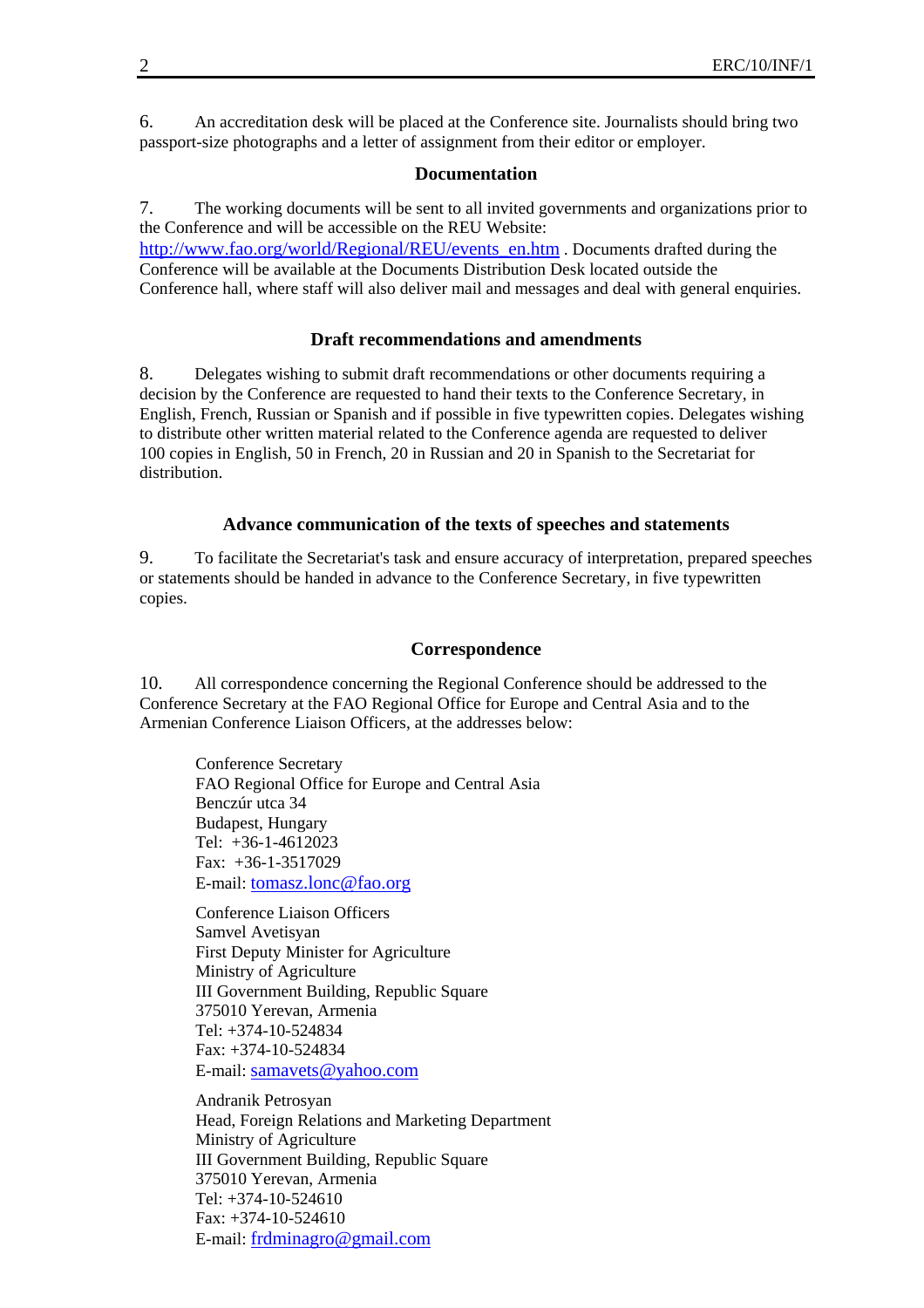11. Telephone and fax facilities will be available on the Conference premises.

#### **Formalities for entry into Armenia**

12. Nationals of certain member countries of the Europe and Central Asia Region require a visa for entry into Armenia. Participants are therefore invited to contact the Armenian consulate in their country to obtain a visa. For citizens of the European Union visas may be obtained upon arrival at a fee of AMD 3,000 (US\$10). Attached as Annex C is a list of countries for which the Republic of Armenia waives entry requirements for the holders of valid passports. If any further assistance should be required, please contact:

 Ms. Gohar Hakobyan Contact Officer for visa formalities Head of Foreign Relations Division Ministry of Agriculture III Government Building, Republic Square 375010 Yerevan Tel: +374 10 524610 Fax: +374 10 524610 Mobile phone: +374 93 505378

E-mail: goharhakobyan2010@yandex.ru

13. Participants are advised to communicate, at least five weeks before their arrival, all details concerning airline, flight number and expected time of arrival in Armenia and date of departure, to the address indicated in Annex A. Participants are strongly advised to label their luggage clearly to facilitate its identification.

14. Representatives from the Armenian Ministry of Agriculture and the State Procedures' Service will meet participants at the airport to help with passport control, customs formalities and luggage recovery and to provide any other necessary assistance. Transport will be provided from the airport to the hotels listed in Annex B on 10, 11, 12 and 13 May and from the hotels to the airport on departure.

# **Foreign exchange and banking facilities**

15. The exchange bureaux and banks will provide information on exchange rates and will take care of exchange and transfer operations. The national currency is the Armenian Dram (AMD); in early 2010 the exchange rate was as follows: 1 Euro = AMD 520 and 1US\$ = AMD 390. An exchange Bureau will be available at the Conference premises.

# **First-aid Services**

16. First-aid services will be available at the Conference premises.

#### **Hotel reservations**

17. All hotel reservations should be made through the **Beau Monde Service Agency**, Yerevan. Delegates are invited to complete the hotel reservation form provided in Annex A (pages 5 and 6) and to send the original as soon as possible to Mr Vahe Harutyunyan, Director, Beau Monde Service Agency (Fax: +374 10 599965; e-mail: vahe@beaumonde.am ), with a copy to the FAO Conference Secretary (Fax: +36-1-3517029, e-mail: tomasz.lonc@fao.org ) and to the Conference Liaison Officers (Mr Samvel Avetisyan, Fax: +374 10 524834; e-mail: samavets@yahoo.com ) and (Mr Andranik Petrosyan, Fax: +374 10 524610; e-mail: frdminagro@gmail.com) not later than five weeks before the Conference.

18. Accommodation will be available for participants and their families at the hotels listed in Annex B on page 7.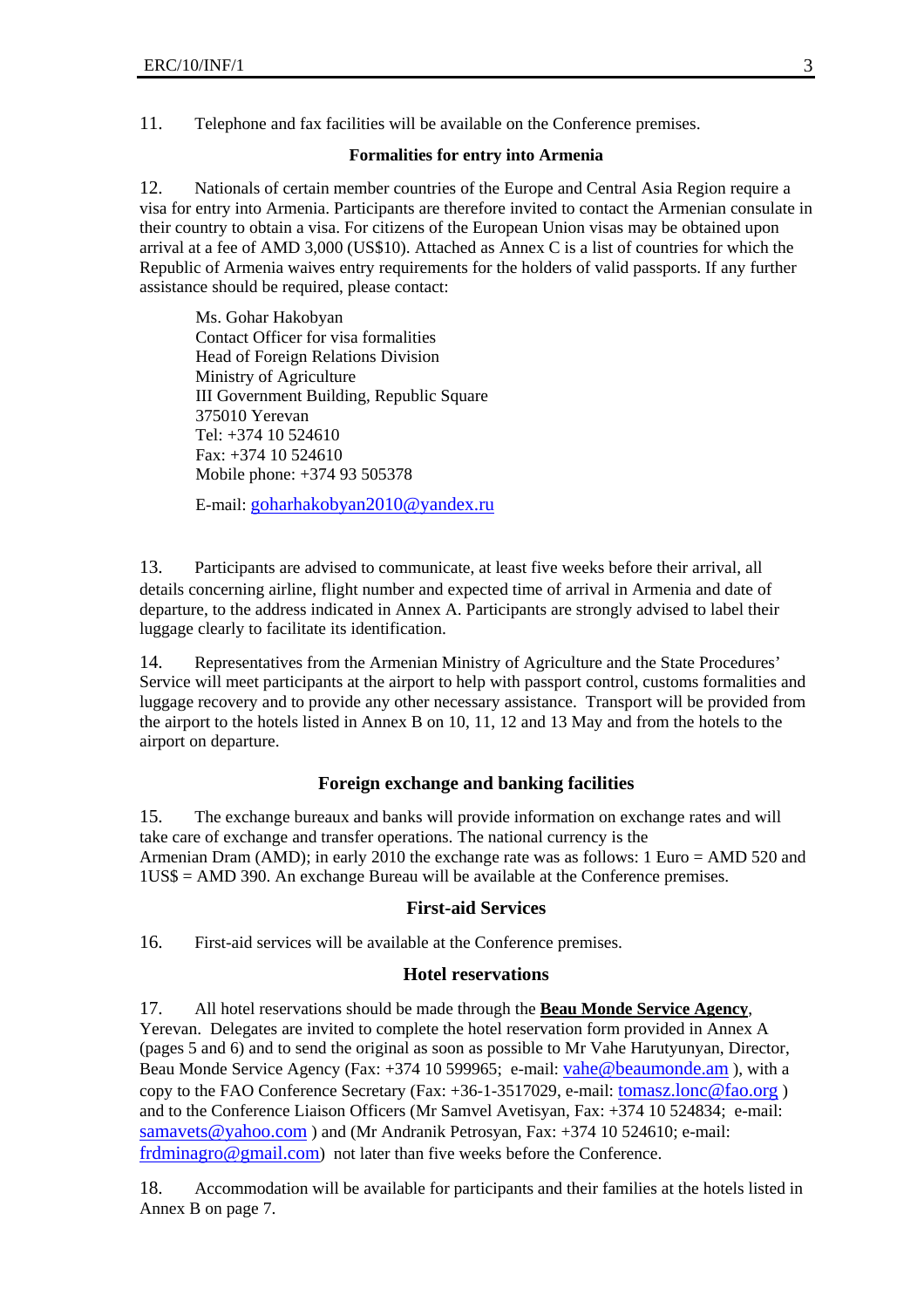## **Registration**

19. Registration for the ERC session will be between 17.00 and 18.30 hours on Wednesday 12 May and between 07.45 and 08.30 hours on Thursday 13 May 2010, at the Conference venue, the Armenia Marriott Hotel, Yerevan. The Conference Secretariat will prepare a provisional list of participants on the first day of the Conference and should be notified of any corrections or additions needed, with all relevant information provided to the Documents Distribution Desk.

Registration for the ECA session will be between 12.00 and 14.00 hours on Tuesday 11 May 2010 at the Conference venue

#### **Climate**

20. The climate in Armenia is generally pleasant and warm in May, with possibility of rain. The temperatures range from 24<sup>°</sup>C during the day to 10<sup>°</sup>C at night.

# **Electricity**

21. Electricity voltage used in Armenia is 220 V; adapters are needed but can be asked for at the hotels.

#### **Study tours**

22. At the invitation of the Host Government, there will be a study tour for delegates on the morning of Friday 14 May 2010. Delegates wishing to participate are kindly requested to inform staff at the Documents Distribution Desk in advance so that the Host Government can make the necessary arrangements. The Host Government is also planning a programme for spouses. More details will be made available on arrival and relevant information will be included in the Order of the Day.

### **Catering Services**

23. The Armenia Marriott Hotel has a restaurant and a coffee bar. All lunches from 11 to 14 May 2010 inclusive will be offered by the Armenian Government.

#### **Social Events**

| Tuesday 11 May 2010   | Evening Reception for the ECA hosted by the Armenian Minister for<br>Agriculture |
|-----------------------|----------------------------------------------------------------------------------|
| Wednesday 12 May 2010 | Evening Reception for the ERC hosted by the Armenian Minister for<br>Agriculture |
| Thursday 13 May 2010  | Evening Reception hosted by the FAO Director-General                             |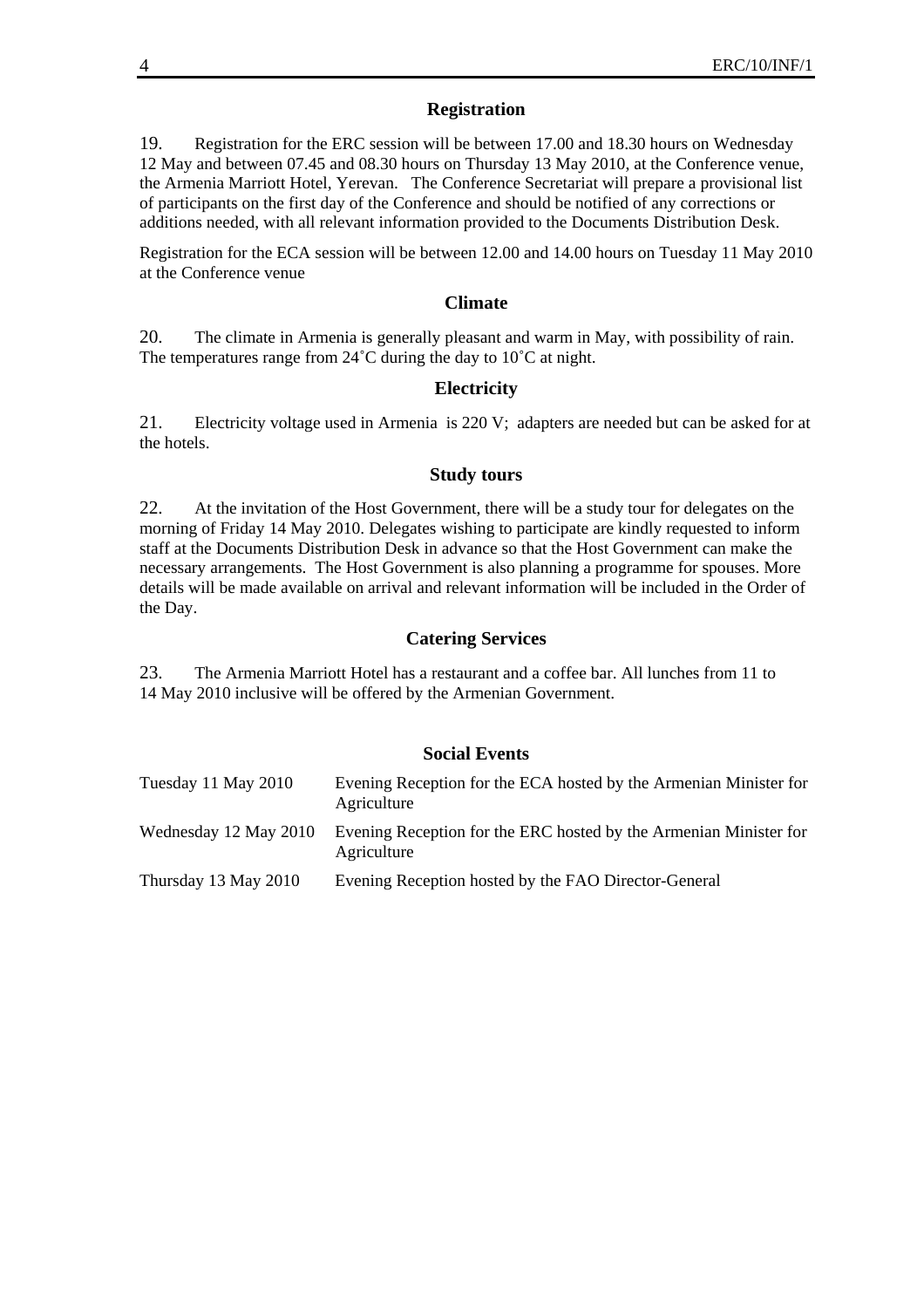| Yerevan (Armenia), 11 and 12 May 2010<br>HOTEL RESERVATION AND NOTIFICATION OF ARRIVAL<br>Attending as: Delegate Dobserver D Secretariat<br>Accompanied by spouse:<br>$\vert \vert$ Yes<br>N <sub>0</sub><br>Accommodation:<br>Type of room<br><b>Name of Hotel</b><br><b>Armenia Marriott Hotel *****</b><br>Single<br>1.<br><b>Golden Tulip Hotel *****</b><br>Single<br>2.<br>Metropol Hotel ****<br>Single<br>3. |  |  |        |
|----------------------------------------------------------------------------------------------------------------------------------------------------------------------------------------------------------------------------------------------------------------------------------------------------------------------------------------------------------------------------------------------------------------------|--|--|--------|
|                                                                                                                                                                                                                                                                                                                                                                                                                      |  |  |        |
|                                                                                                                                                                                                                                                                                                                                                                                                                      |  |  |        |
|                                                                                                                                                                                                                                                                                                                                                                                                                      |  |  |        |
|                                                                                                                                                                                                                                                                                                                                                                                                                      |  |  |        |
|                                                                                                                                                                                                                                                                                                                                                                                                                      |  |  |        |
|                                                                                                                                                                                                                                                                                                                                                                                                                      |  |  |        |
|                                                                                                                                                                                                                                                                                                                                                                                                                      |  |  |        |
|                                                                                                                                                                                                                                                                                                                                                                                                                      |  |  |        |
|                                                                                                                                                                                                                                                                                                                                                                                                                      |  |  |        |
|                                                                                                                                                                                                                                                                                                                                                                                                                      |  |  |        |
|                                                                                                                                                                                                                                                                                                                                                                                                                      |  |  |        |
|                                                                                                                                                                                                                                                                                                                                                                                                                      |  |  |        |
|                                                                                                                                                                                                                                                                                                                                                                                                                      |  |  |        |
|                                                                                                                                                                                                                                                                                                                                                                                                                      |  |  |        |
|                                                                                                                                                                                                                                                                                                                                                                                                                      |  |  |        |
|                                                                                                                                                                                                                                                                                                                                                                                                                      |  |  |        |
|                                                                                                                                                                                                                                                                                                                                                                                                                      |  |  |        |
|                                                                                                                                                                                                                                                                                                                                                                                                                      |  |  |        |
|                                                                                                                                                                                                                                                                                                                                                                                                                      |  |  |        |
|                                                                                                                                                                                                                                                                                                                                                                                                                      |  |  |        |
|                                                                                                                                                                                                                                                                                                                                                                                                                      |  |  |        |
|                                                                                                                                                                                                                                                                                                                                                                                                                      |  |  | Double |
|                                                                                                                                                                                                                                                                                                                                                                                                                      |  |  | Double |
|                                                                                                                                                                                                                                                                                                                                                                                                                      |  |  | Double |
| Ani Plaza Hotel ****<br>Single<br>4.                                                                                                                                                                                                                                                                                                                                                                                 |  |  | Double |
| <b>Best Western Congress Hotel</b><br>***<br>Single<br>5.                                                                                                                                                                                                                                                                                                                                                            |  |  | Double |
| Please indicate hotels in order of preference:                                                                                                                                                                                                                                                                                                                                                                       |  |  |        |
|                                                                                                                                                                                                                                                                                                                                                                                                                      |  |  |        |

 Card No: ........................................ Expiry date: .................................................................. Delegate's signature: ............................................... Date: ...................................................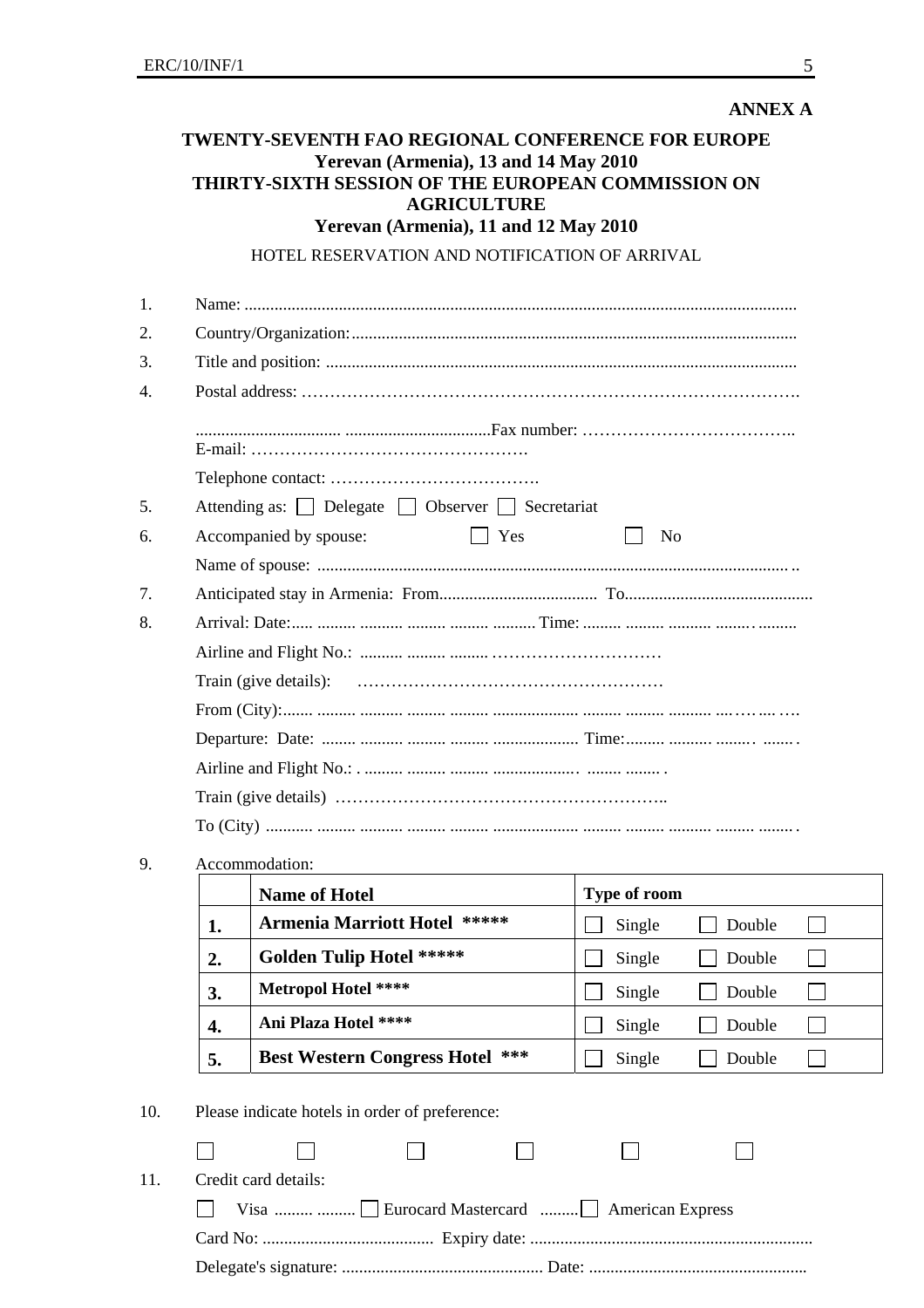#### **N.B. Participants are invited to send one copy of Annex A to each of the addressees below as soon as possible and preferably five weeks before the Conference, even if complete flight information is unavailable. This information can be sent by fax or e-mail at a later date.**

Mr Vahe Harutyunyan Director Beau Monde Service Agency 1, Amiryan str. Armenia-Marriott Hotel 2<sup>nd</sup> floor, Yerevan Tel: +374 10 599964 Fax: +374 10 599965 E-mail: vahe@beaumonde.am

Mr Tomasz Lonc Conference Secretary FAO Regional Office for Europe and Central Asia . Benczúr utca 34 Budapest, Hungary Tel: +36-1 4612023  $Fax + 36-13517029$ E-mail: tomasz.lonc@fao.org

Conference Liaison Officers (\*) Mr Samvel Avetisyan First Deputy Minister for Agriculture Ministry of Agriculture III Government Building, Republic Square 375010 Yerevan, Armenia Tel: +374 10 524834 Fax: +374 10 524834 E-mail: samavets@yahoo.com

(\*) Mr Andranik Petrosyan Head of Foreign Relations and Marketing Department Ministry of Agriculture III Government Building, Republic Square 375010 Yerevan, Armenia Tel: +374 10 524610 Fax: +374 10 524610 E-mail: frdminagro@gmail.com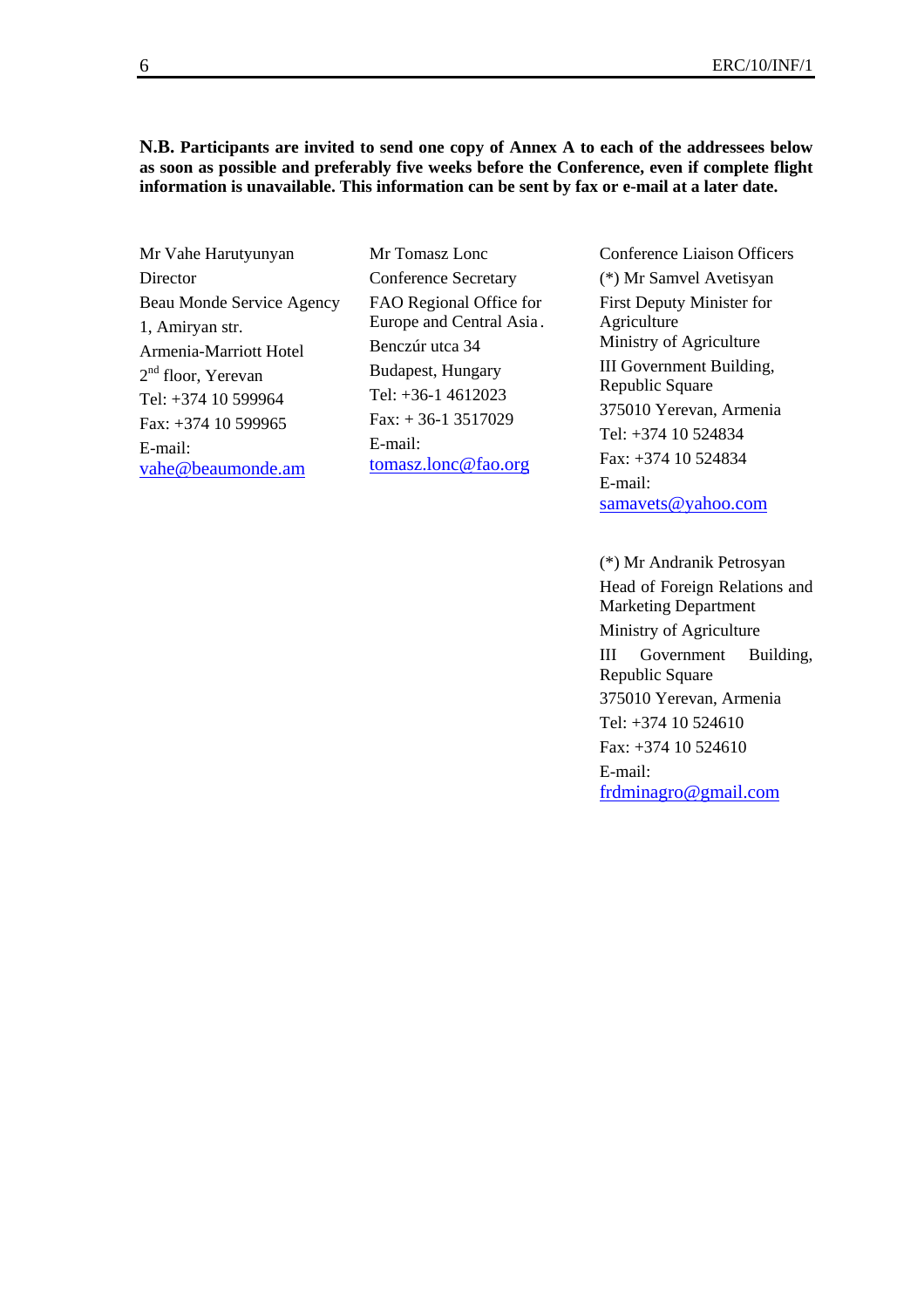| <b>Name of Hotel</b>                | <b>Number of rooms</b><br>held by organizers | Tariff <sup>2</sup>                                                                            |
|-------------------------------------|----------------------------------------------|------------------------------------------------------------------------------------------------|
| <b>Marriott Hotel*****</b><br>quare |                                              | Single room 49.000 AN<br>(breakfast included)                                                  |
| str.<br>an<br>0 599 000<br>0 599001 | 9-15 May 2010<br>50 single rooms             | Single Deluxe room 56<br>AMD (breakfast includ<br>Double room 50.400 A<br>(breakfast included) |

# **LIST OF HOTELS 1**

|                                                                                                                                              | neru by organizers               |                                                       |
|----------------------------------------------------------------------------------------------------------------------------------------------|----------------------------------|-------------------------------------------------------|
| <b>Armenia Marriott Hotel*****</b><br>Republic Square                                                                                        |                                  | Single room 49.000 AMD<br>(breakfast included)        |
| 1, Amriyan str.<br>0010 Yerevan                                                                                                              |                                  | Single Deluxe room 56.000<br>AMD (breakfast included) |
| Tel: +374 10 599 000<br>Fax: +374 10 599001                                                                                                  | 9-15 May 2010<br>50 single rooms | Double room 50.400 AMD<br>(breakfast included)        |
| email:<br>Mariana.Mkrtchyan@marriotthotels.com<br>http://www.marriott.com/hotels/travel/evnm<br>c-armenia-marriott-hotel-yerevan/            |                                  | Double Deluxe 65.800 AMD<br>(breakfast included)      |
| <b>Golden Tulip Hotel *****</b><br>14 Abovyan street<br>0010 Yerevan                                                                         |                                  | Single room 41.500 AMD<br>(breakfast included)        |
| Tel: +374 10 591 600<br>Fax: +374 10 591666<br>email: julia@hotelyerevan.com<br>www.goldentulipyerevan.com                                   | 9-15 May 2010<br>35 single rooms | Double room 45.500 AMD<br>(breakfast included)        |
| <b>Metropol Hotel ****</b><br>2/2 Mashtots Ave.<br>015 Yerevan                                                                               |                                  | Single room 39.000 AMD<br>(breakfast included)        |
| Tel: +374 10 510700/543 701<br>Fax: +374 10 510768/543 702                                                                                   | 9-15 May 2010<br>45 single rooms | Double room 44.000 AMD<br>(breakfast included)        |
| email: marketing@metropol.am<br>http://www.metropol.am/                                                                                      |                                  |                                                       |
| Ani Plaza Hotel****<br>Sayat Nova Avenue 19                                                                                                  |                                  | Single room 25.000 AMD<br>(breakfast included)        |
| Kentron, 0001 Yerevan<br>Tel: +374 10 589 500/589 700<br>Fax: +374 10 565 343<br>email: reservation@anihotel.com<br>http://www.anihotel.com/ | 9-15 May 2010<br>40 single rooms |                                                       |
| <b>Best Western Congress Hotel***</b>                                                                                                        |                                  | Single room: 26.000 AMD                               |
| 1, Italy str., Yerevan                                                                                                                       |                                  | (breakfast included)                                  |
| Tel: +374 10 591199<br>Fax: +374 10 522224<br>www.congresshotelyerevan.com<br>email:                                                         | 9-15 May 2010<br>30 single rooms | Double room: 36.000 AMD<br>(breakfast included)       |
| congress@congresshotelyerevan.com                                                                                                            |                                  |                                                       |

**<sup>1</sup>** Transport will be provided for participants to and from the hotels to the Conference venue for the ECA and ERC sessions.

<sup>2</sup>These are special prices obtained for the Conference by the organizers and reservations should be made directly through "The Beau Monde Service" Agency except for the Best Western Congress Hotel.